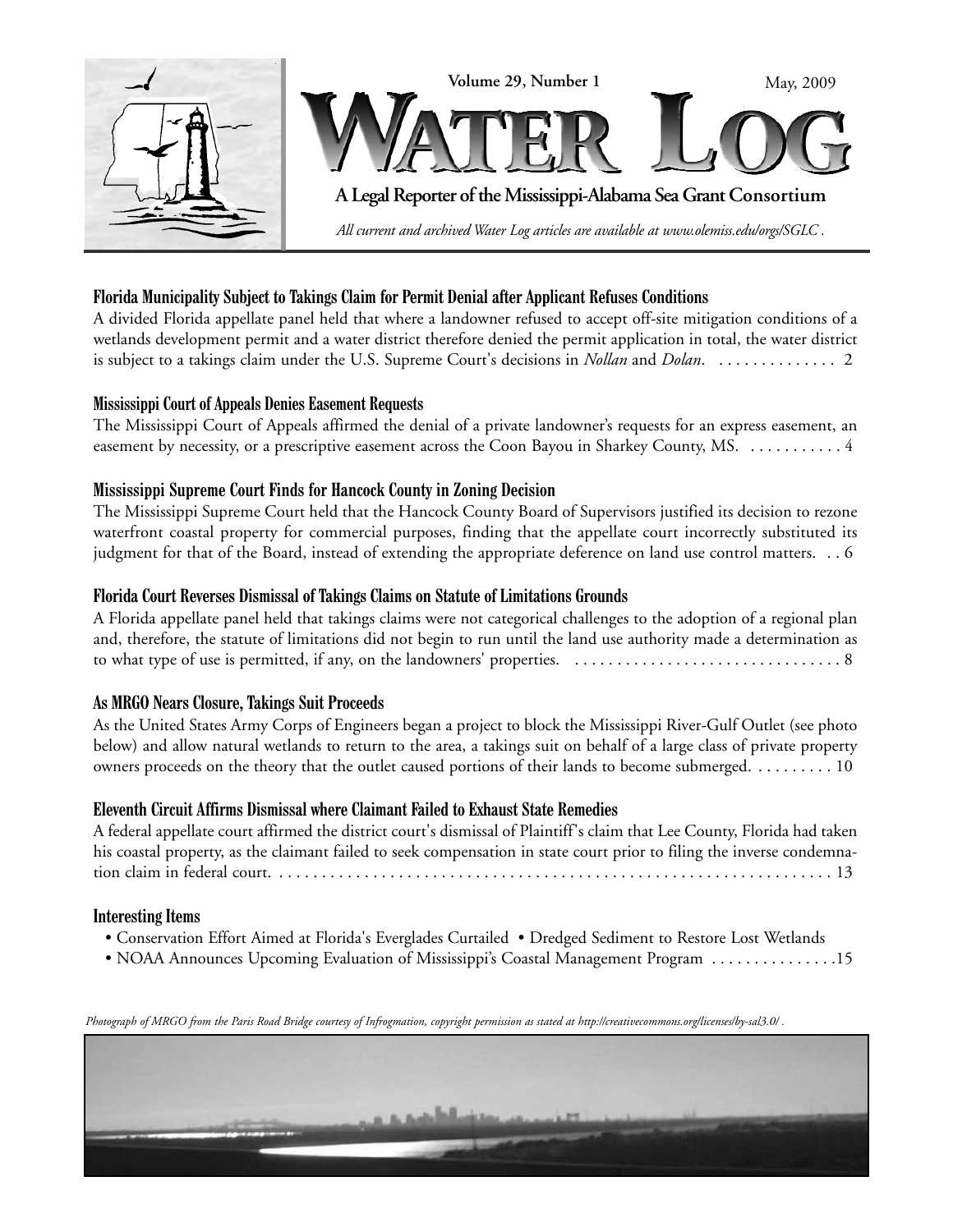# **Florida Municipality Subject to Takings Claim for Permit Denial after Applicant Refuses Conditions**

*St. Johns River Management District v. Koontz*, 2009 Fla. App. LEXIS 91 (Fla. Dist. Ct. App. 5th Dist. Jan. 9, 2009).

*Moses R. DeWitt, J.D. Candidate 2010, Florida State University School of Law*

*Timothy M. Mulvaney, J.D.*

In a matter apparently headed to the Florida Supreme Court,<sup>1</sup> a divided Florida Court of Appeals panel held that a water district is subject to a takings claim under the U.S. Supreme Court's decisions in *Nollan* and *Dolan*. In this case set in Monroe County, FL, a landowner refused to accept off-site mitigation conditions of a wetlands development permit and the water district therefore denied the permit application in total.

#### **Background**

Coy Koontz's property is comprised predominantly of wetlands, which lie within a "Riparian Habitat Protection Zone" of the Econlockhatchee River Hydrological Basin. Riparian Habitat

*Photograph of the Econlockhatchee River courtesy of Dominika Durtan, with copyright permission as stated at http://creativecommons.org/licenses/by-sa/3.0/ .*



Protection Zones are areas of high biodiversity that are important for soil conservation and play a significant role in the functioning of aquatic ecosystems. In light of this environmental significance, the Zones are subject to the jurisdiction of the St. Johns River Water Management District ("St. Johns").

Koontz requested a permit from St. Johns to dredge a greater portion of the wetlands on his property than allowed by the existing environmental regulations in order to create a commercial development. St. Johns agreed to approve Koontz's development application if Koontz would offset the impacts of the development by deed restricting the remaining portion of his property for conservation purposes and performing offsite mitigation by either replacing culverts four and one-half miles southeast of his property or plugging certain drainage canals on other property some seven miles away.<sup>2</sup> Alternatively, St. Johns proposed that Koontz reduce his development to one acre and convert the remaining acreage into a conservation area, with no off-site mitigation requirements.

Koontz agreed to deed restrict any remaining portion of his property for conservation purposes after construction of his proposed commercial development, but refused to reduce the size of his development or to perform, or pay for, any offsite mitigation costs. $3$  Consequently, St. Johns denied Koontz's permit request. Thereafter, Koontz filed suit, alleging that St. Johns had affected a taking of his property.

#### **Trial Court**

The trial court ruled in favor of Koontz, holding that St. Johns had affected a taking of his property.4 In reaching this ruling, the trial court applied the constitutional standards set forth in the United States Supreme Court's landmark decisions in *Nollan v. California Coastal Commission*<sup>5</sup> and *Dolan v. City of Tigard*. 6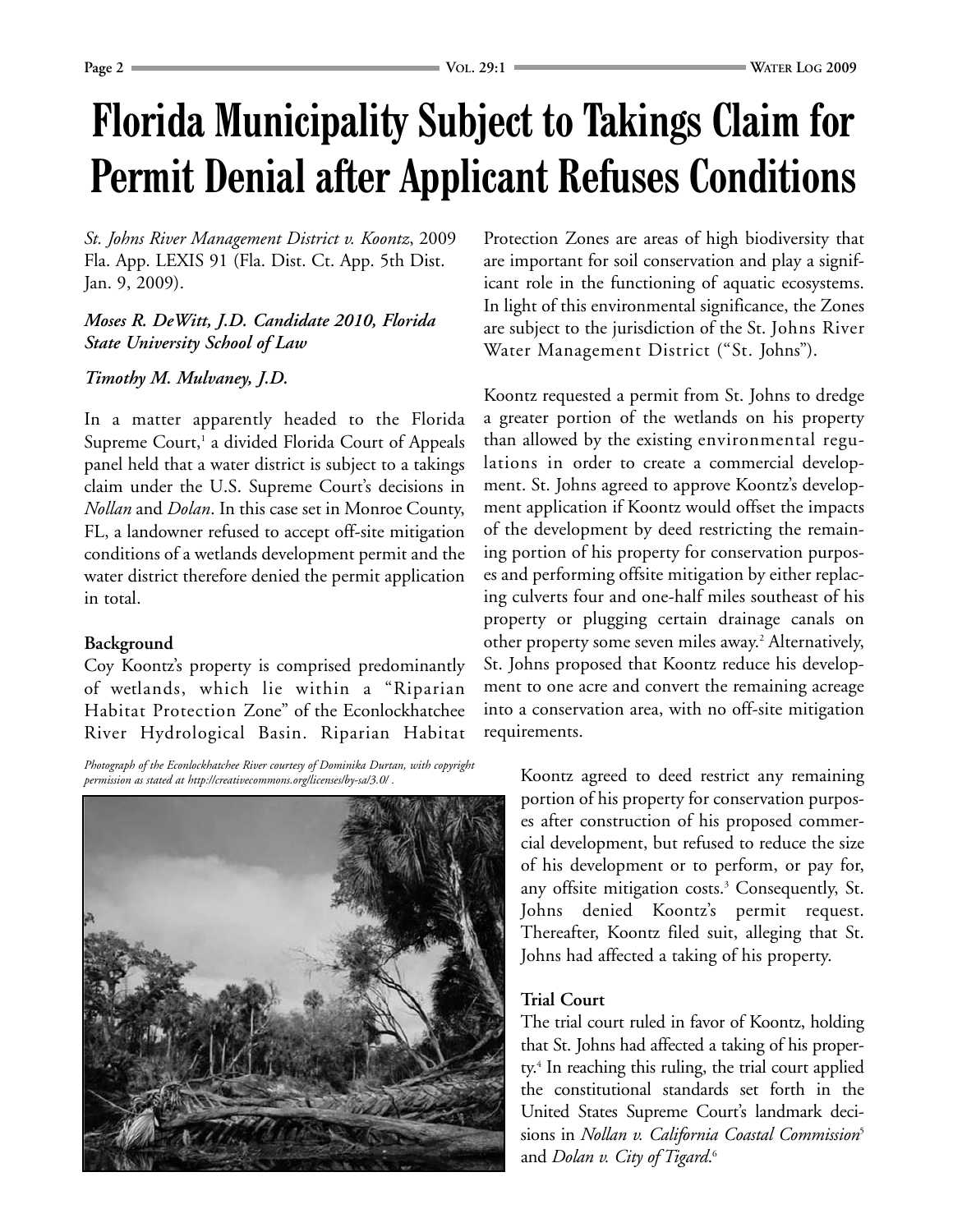In *Nollan*, the Supreme Court held that the government could condition the issuance of a permit if there exists an "essential nexus" between the condition imposed and the purpose of the regulatory restrictions on the property. In *Dolan* seven years later, the Court added the requirement that there also must be "rough proportionality" between the extent of the condition and the impact of the proposed development.

In implicitly asserting that a condition requiring Koontz to deed restrict the remaining portion of his property after construction of his proposed commercial development was enough to offset the environmental impacts of that development, the trial court found "that the off-site mitigation imposed by [St. Johns] had no essential nexus to the development restrictions already in place on the Koontz property and was not roughly proportional to the relief requested by Mr. Koontz."7

Without contesting the evidentiary foundation for the trial court's findings that the proposed conditions did not meet the *Nollan* and *Dolan* tests, St. Johns appealed the trial court's decision. St. Johns contended that the lower court never had subject matter jurisdiction to review Koontz's takings claim because his allegation was a challenge to the merits of a permit denial, which is the subject of administrative not judicial review, as nothing was exacted from Koontz that could constitute a taking.

#### **Appellate Decision**

The appellate division asserted that St. Johns' argument, "although couched in terms of jurisdiction," actually addresses whether an exaction claim is cognizable when the land owner refuses to agree to an improper request from the government resulting in the denial of the permit. In citing U.S. Supreme Court Justice Antonin Scalia's dissent from the denial of certiorari in *Lambert v. City & County of San Francisco*, <sup>8</sup> the appellate court found that "[t]here is no apparent reason why the phrasing of an extortion demand as a condition precedent rather than as a condition subsequent should make a difference."9 Reliant upon Justice Scalia's rationale, the Florida appellate court upheld the trial court's decision, asserting that any condition precedent

that does not comply with *Nollan* and *Dolan* amounts to an unconstitutional exaction rising to a taking and is thus proper for a circuit court to address under Florida Statutes §373.617(2).

In a lengthy dissent, Judge Griffin contended that the *Nollan* and *Dolan* tests are applicable only where conditions are actually imposed, not where the development application is denied based on the owner's refusal to accept the conditions, in accord with the U.S. Supreme Court's recent opinion in *Lingle v. Chevron, USA, Inc*. <sup>10</sup> In *Lingle*, the court declared that challenges that government actions do not substantially advance a state purpose do not sound in takings law, but rather substantive due process, under which Koontz did not contest St. Johns' condition demand. Under the dissent's rationale, once the government denied his application, Koontz had the same development rights that he had before he began the permitting process, and thus lost nothing that could be taken.

Judge Griffin contended that the majority's conclusion will result in discouraging governments, which are generally risk averse, from proposing impact offsets from developers that could improve societal welfare in lieu of outright denials, in light of the significant financial exposure if a court concludes after-thefact that the government has asked for too much under the *Nollan* and *Dolan* tests. Rather, governments are more likely to deny the permit and defend it against a challenge under the traditional regulatory takings balancing approach set forth in the U.S. Supreme Court's 1978 opinion in *Penn Central Transp. Co. v. New York City*. 11

In granting St. Johns' Motion for Certification, the Florida Court of Appeals certified the following question to the Florida Supreme Court: "Where a landowner concedes that permit denial did not deprive him of all or substantially all economically viable use of the property, does Article X, Section 6(a) of the Florida Constitution recognize an exaction taking under the holdings of *Nollan* and *Dolan* where, instead of a compelled dedication of real property to public use, the exaction is a condition for permit approval that the circuit court finds unreasonable?" Stay tuned to *See Takings on page 12*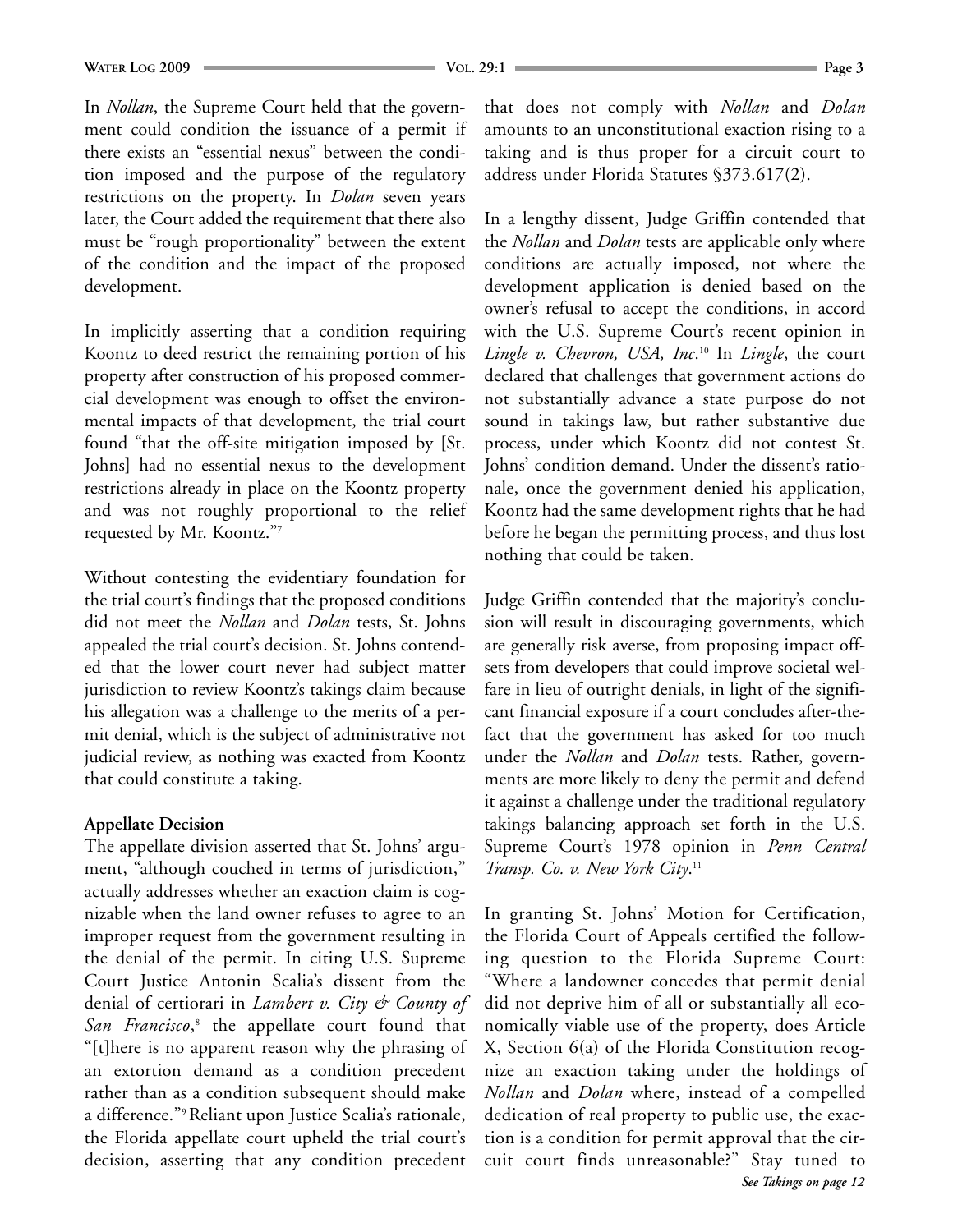# **Mississippi Court of Appeals Denies Easement Requests**

*Evanna Plantation, Inc., v. Thomas*, 999 So. 2d 442 (Miss. Ct. App. 2009).

#### *Jonathan Proctor, 2010 J.D. Candidate, University of Mississippi School of Law*

The Mississippi Court of Appeals affirmed a trial court ruling denying Plaintiffs' requests for various easements over either of Defendants' two private roads. Finding no clear error in the trial court's decision that the Plaintiffs failed to provide satisfactory evidence necessary to obtain an express easement, an easement by necessity, or a prescriptive easement, the Court of Appeals affirmed.

#### **Background**

Evanna Plantation, Inc., and the David Klaus Trust, for which David Klaus served as president and trustee, respectively, jointly owned a 100-acre parcel of land in Sharkey County, MS. Klaus sought an easement over either Ernest or Camille Thomas' private roads, arguing these roads constitute the only practical ways to traverse over the naturally moving water body known as "Coon Bayou" to access his 100-acre property.<sup>1</sup> The Bayou creates a natural bar-

*Photographs of a central Mississippi bayou courtesy of the USDA Natural Resources Conservation Service, photographer Lynn Betts.*



rier to Klaus' property, which is bordered to the east by Ernest Thomas' property and to the south by that of Camille Thomas.

Specifically, Evanna Plantation, Inc. claimed a prescriptive easement over a private road on Ernest Thomas' property, in addition to an easement by necessity and/or a prescriptive easement over a private road on Camille Thomas' property. Concurrently, the David Klaus Trust claimed a prescriptive easement over Camille Thomas' road and an express easement, easement by necessity, and prescriptive easement across Ernest Thomas' road. Additionally, a lessor, Sabill Farms, sought compensatory damages, including \$21,000 for alleged lost rental opportunities.<sup>2</sup>

The Sharkey County Chancery Court denied all easement claims, rejected all requests for damages, and declined to grant an injunction that would prevent either Thomas from blocking access. Arguing that the trial court erred in its judgment, Evanna Plantation, Inc., and the David Klaus Trust appealed.

#### **Appellate Court Upholds Denial of Easement Requests**

Unless the ruling "was manifestly wrong, clearly erroneous, or applied the wrong legal standard," the judgment must stand.3 Though Evanna Plantation, Inc., and the David Klaus Trust brought separate easement claims, the court declined to review each claim as if brought by individual parties since all claims arose from David Klaus' involvement. Focusing on the types of easements sought, the Court of Appeals looked for clear error in the trial court's ruling.

#### **Express Easement**

An express easement typically is created by recording proof of an easement at the appropriate county land records office.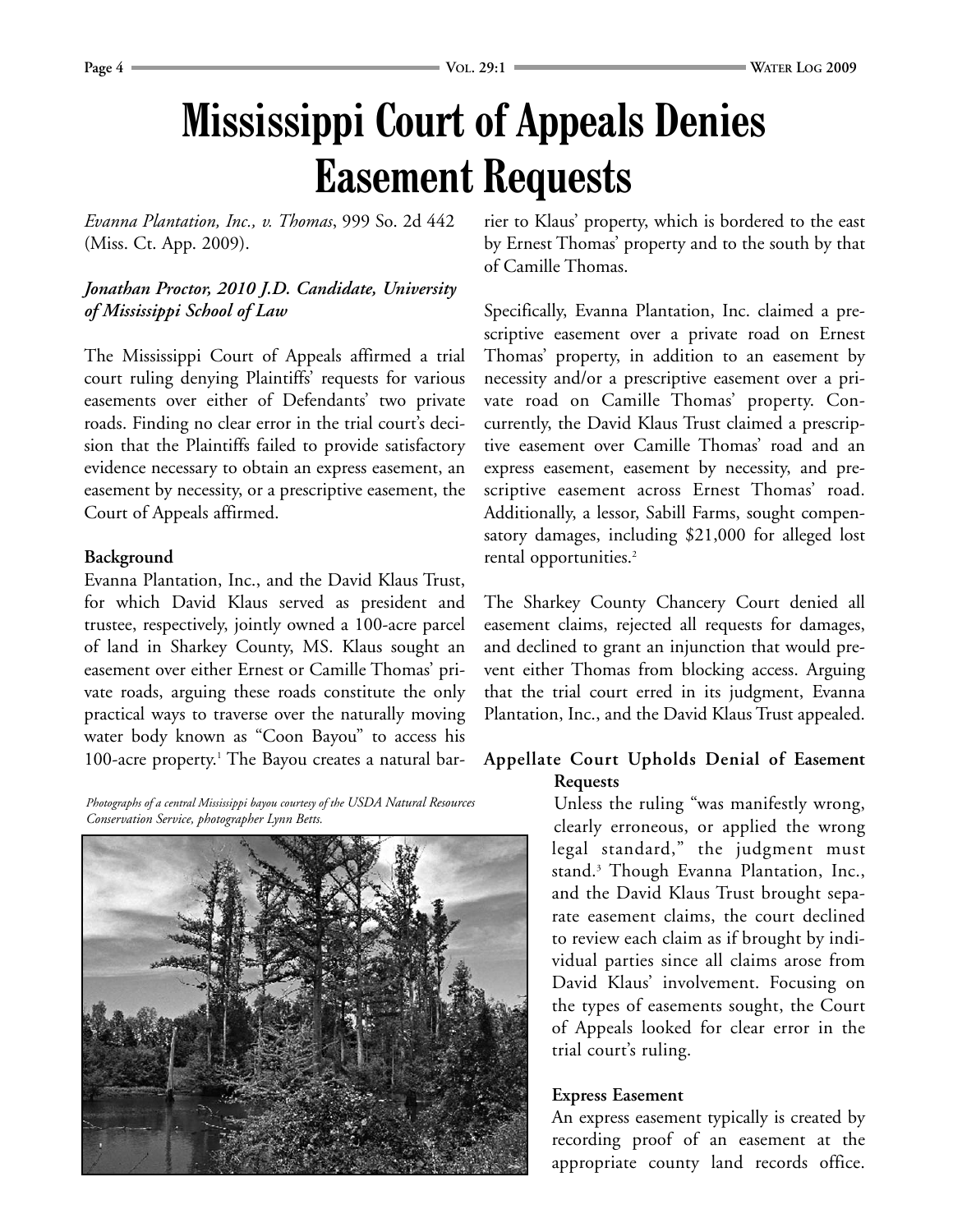However, Appellants offered no evidence of a recorded easement for either property. Furthermore, Appellants' express easement claim incorrectly relied on a prescriptive easement case, *Dieck v. Landry*. <sup>4</sup> In light of Appellants' failure to cite any authority supporting the express easement contention, the appellate court decided that the claim was procedurally barred and the trial court therefore correctly denied this claim.

#### **Easement by Necessity**

When a portion of land cannot be accessed except by crossing another's property, an owner may seek an easement by necessity. The appellate court stated that the determining factor is "whether an alternative would involve disproportionate expense and inconvenience."5 According to the court, for the purposes of an easement by necessity, a "disproportionate expense" would occur when the alternative's cost would exceed the value of the property.<sup>6</sup> Though Appellants discussed the merits of bridges and culverts, they offered no evidence as to the prospective costs of these alternatives. Additionally, Appellants did not present estimates of the value of the 100-acre parcel. Without this information, the trial court declared that it found itself unable to determine whether these alternatives would cause a "disproportionate expense." The Court of Appeals found no clear error in that judgment.

#### **Prescriptive Easement**

A party claiming a prescriptive easement must satisfy the same burden as that required for proving adverse possession. Among other factors, the claiming party's use of the property must be hostile and exclusive.7 Klaus used the private roads with the permission of both Ernest and Camille Thomas, as well as that of the previous owners. The Court restated the rather obvious principle that permissive use cannot constitute hostility.

Furthermore, Klaus failed to meet the exclusive use requirement for obtaining a prescriptive easement. According to the court, Klaus did not present any evidence to suggest that Evanna Plantation, Inc., and the David Klaus Trust ever intended to "use the land as [their] own to the exclusion of all others."8 Based on this failure to meet the requirements of a

prescriptive easement, the Court of Appeals could find no clear error in the trial court's ruling.

#### **Conclusion**

In light of the insufficient evidence in support of the easement allegations of Evanna Plantation, Inc., and the David Klaus Trust, the Court of Appeals found

*[for] an easement by necessity . . . the determining factor is "whether an alternative would involve disproportionate expense and inconvenience."*

no clear error in the trial court's judgment. Therefore, the Thomas's retained the right to refuse access across their land to the property in question.  $\boldsymbol{r}$ 

#### **Endnotes:**

- 1. *Evanna Plantation, Inc., v. Thomas*, 999 So. 2d 442 (Miss. Ct. App. 2009).
- 2. *Id*. at 445.
- 3. *Id.* (citing *Biddix v. McConnell*, 911 So. 2d 468, 474 (Miss. 2005)).
- 4. 796 So. 2d 1004 (Miss. 2001).
- 5. *Evanna Plantation, Inc.*, 999 So. 2d at 446 (citing *Swan v. Hill*, 855 So. 2d 459, 464 (Miss. Ct. App. 2003)).
- 6. *Evanna Plantation, Inc.,* 999 So. 2d at 446
- 7. *Id*. at 447 (citing *Biddix*, 911 So. 2d at 475) ("To acquire [a]...prescriptive easement the claimant must show that the possession was: (1) open, notorious, and visible; (2) hostile; (3) under claim of ownership; (4) exclusive; (5) peaceful; and (6) continuous and uninterrupted for ten years.").
- 8. *Evanna Plantation, Inc.*, 999 So. 2d at 447(citing *Biddix*, 911 So. 2d at 476).

**Recommended citation:** Jonathan Proctor, *Mississippi Court of Appeals Denies Easement Requests*, 29:1 WATER LOG 4 (2009).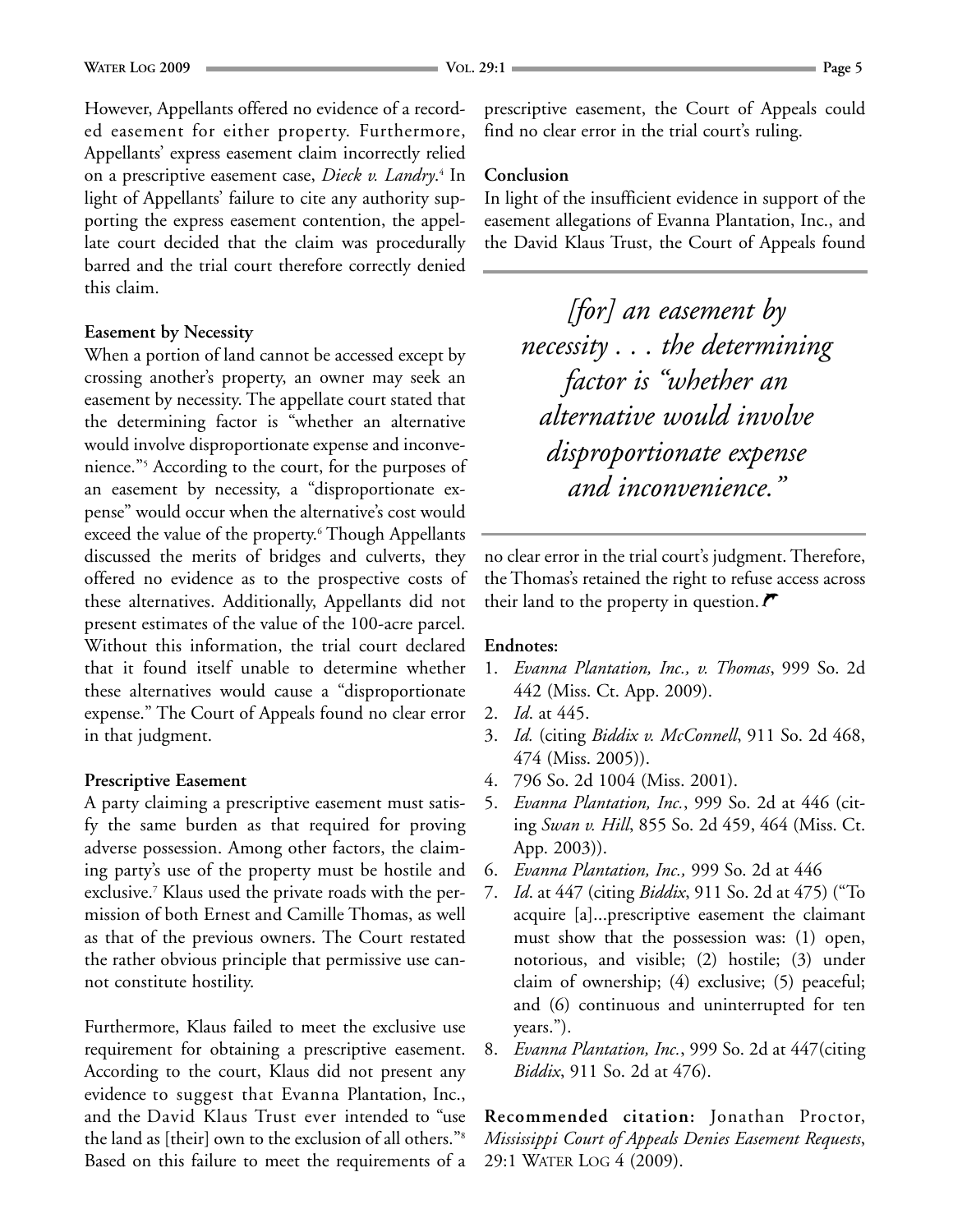# **Mississippi Supreme Court Finds for Hancock County in Zoning Decision**

*Childs v. Hancock County Bd. of Supervisors*, 1 So. 3d 855 (Miss. 2009).

#### *Jonathan Proctor, 2010 J.D. Candidate, University of Mississippi School of Law*

The Mississippi Supreme Court recently reversed a Court of Appeals ruling regarding the Hancock County Board of Supervisors' decision to rezone waterfront coastal property for commercial purposes. The Supreme Court held that there existed substantial evidence to support the Board's decision, that the Board justifiably considered its familiarity with the area, and that the Board may rely upon its planning commission's recommendations. The state's high court found that the Court of Appeals incorrectly substituted its judgment for that of the Board, instead of extending the appropriate deference to the municipality on land use control matters.

#### **Background**

The area in question included approximately 1,000 acres of waterfront coastal property that the County zoned for highway commercial, medium density residential, and general agricultural uses. In an effort to bolster the local economy, the Hancock County Board of Supervisors ("Board") in 2005 sought to determine the viability of rezoning the area to allow for the construction of condominiums, hotels, and general tourist attractions.

When deciding whether to reclassify an area for zoning purposes, the Board relies on a Planning Commission to review the relevant issues and submit its recommendations to the Board, as is typical of most municipal government land use hierarchies. Here, the Planning Commission examined studies of the area, reviewed zoning regulations from other jurisdictions, and evaluated a report on the rehabilitation of obsolete subdivisions.<sup>1</sup> Subsequently, the Planning Commission held a public hearing and proposed the creation of a new zoning classification, "C-4," which would allow for commercial resorts, condominiums, apartments, hotels, and motels.

In order to re-zone a property, as discussed in more detail below, the original classification must be in error or the character of the property must have changed since that original classification. The Planning Commission found that the anticipated construction of the new Bayou Caddy Casino in the immediate vicinity of the subject property constituted a sufficient change in character. After public debate, the Planning Commission unanimously resolved to adopt the new C-4 classification and to designate the property in question as such in an effort to complement the Bayou Caddy Casino.<sup>2</sup>

The Planning Commission's resolution came before the Board, which voted to adopt the recommendation. Additionally, the Board adopted the Planning Commission's "findings and public hearings . . . and all documents reviewed and relied upon by the [Planning Commission]."3 Relying upon the Planning Commission's evidence and recommendation, the Board approved the reclassification of the property in question to C-4 and opened the area for resort development.

Childs, along with other owners of land adjacent to the re-zoned property, challenged the Board's decision in the Hancock County Circuit Court. The Circuit Court, or trial court, found that the Board's decision was based upon substantial evidence and therefore was not arbitrary and capricious. On appeal, the Court of Appeals reversed the Circuit Court's decision, finding that the Board failed to present evidence of a change in character of the property sought to be rezoned. The Board petitioned the Mississippi Supreme Court to review the decision, and the State's highest court granted review.

#### **Mississippi Supreme Court Finds for Board**

When reviewing zoning disputes, courts may only set aside a decision if it is clearly "arbitrary, capricious,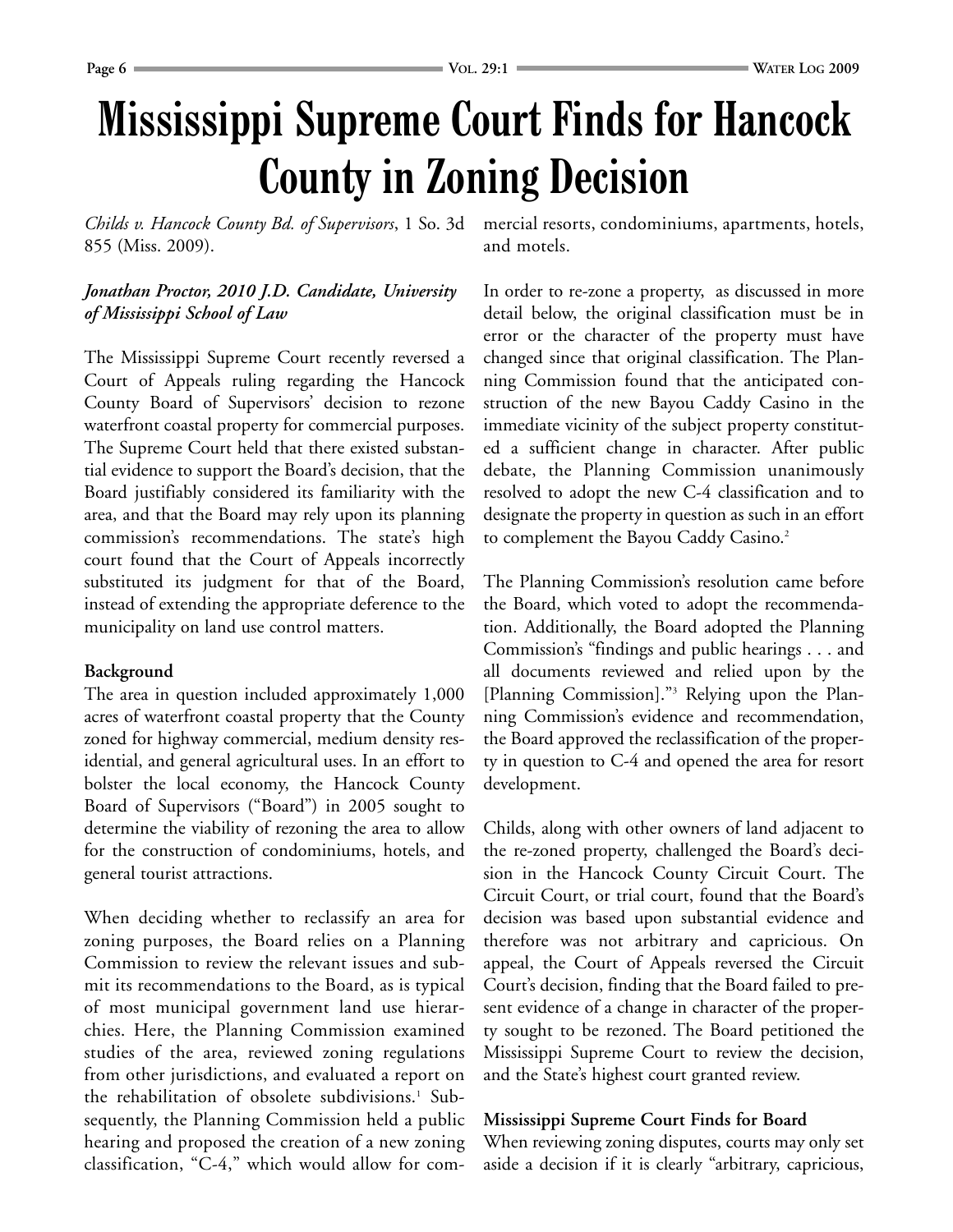discriminatory, . . . illegal, or without a substantial evidential basis."4 Zoning decisions are presumed to be in the public's interest. Therefore, when the Board establishes a local land use regulation, that action is presumed to be valid, and the burden of proving otherwise rests with the challenger. If the question at issue is fairly debatable, the court may not impose its own judgment.

A different burden applies when an individual challenges a re-zoning of property.<sup>5</sup> In that instance, a party must prove that either "(1) there was a mistake in the original zoning, or (2) the character of the neighborhood has changed to such an extent as to justify rezoning and that a public need exists for rezoning."6 In reviewing and researching the issue, the Planning Commission found that present conditions differed from the time when the Board originally zoned the property in 1997, and that reclassifying the property for commercial resorts would benefit the public.

The Court of Appeals found fault with the Board for adopting the findings and documents relied upon by the Commission without conducting its own research. However, the Supreme Court stated that the Board is entitled to incorporate the Commission's research as its own. Furthermore, with respect to any change in character of the area, the Board may use its common knowledge and familiarity with the area when making its decision.

#### **Conclusion**

The Mississippi Supreme Court clearly and unequivocally rejected the Court of Appeals' decision. The high court asserted that the appellate court substituted its own judgment for that of the Board by focusing not on whether there was substantial evidence to support the Board's decision but rather on the merits of the proposal. Because the issue of whether to reclassify the area was fairly debatable, the Supreme Court held that the Board's decision is presumed valid and given great deference.<sup>7</sup> $\blacktriangledown$ 

#### **Endnotes:**

- 1. *Childs v. Hancock County Bd. of Supervisors*, 1 So. 3d 855, 857 (Miss. 2009).
- 2. *Id*. at 858.
- 3. *Id*.
- 4. *Id*. at 859.
- 5. *Id*. at 860.
- 6. *Id*. (citing *Bridge v. Mayor and Bd. of Aldermen of Oxford*, 995 So. 2d 81 (Miss. 2008)).
- 7. *Childs,* 1 So. 3d at 861 (citing *Perez v. Garden Isle Cmty. Ass'n*, 882 So. 2d 217, 220 (Miss. 2004)).

**Recommended citation:** Jonathan Proctor, *Mississippi Supreme Court Finds for Hancock County in Zoning Decision*, 29:1 WATER LOG 6 (2009).

*Photograph of Bayou Caddy Casino building site from http://www.coastwriter.blogspot.com, courtesy of Ellis Anderson, photographer Joe Tomasovsky.*

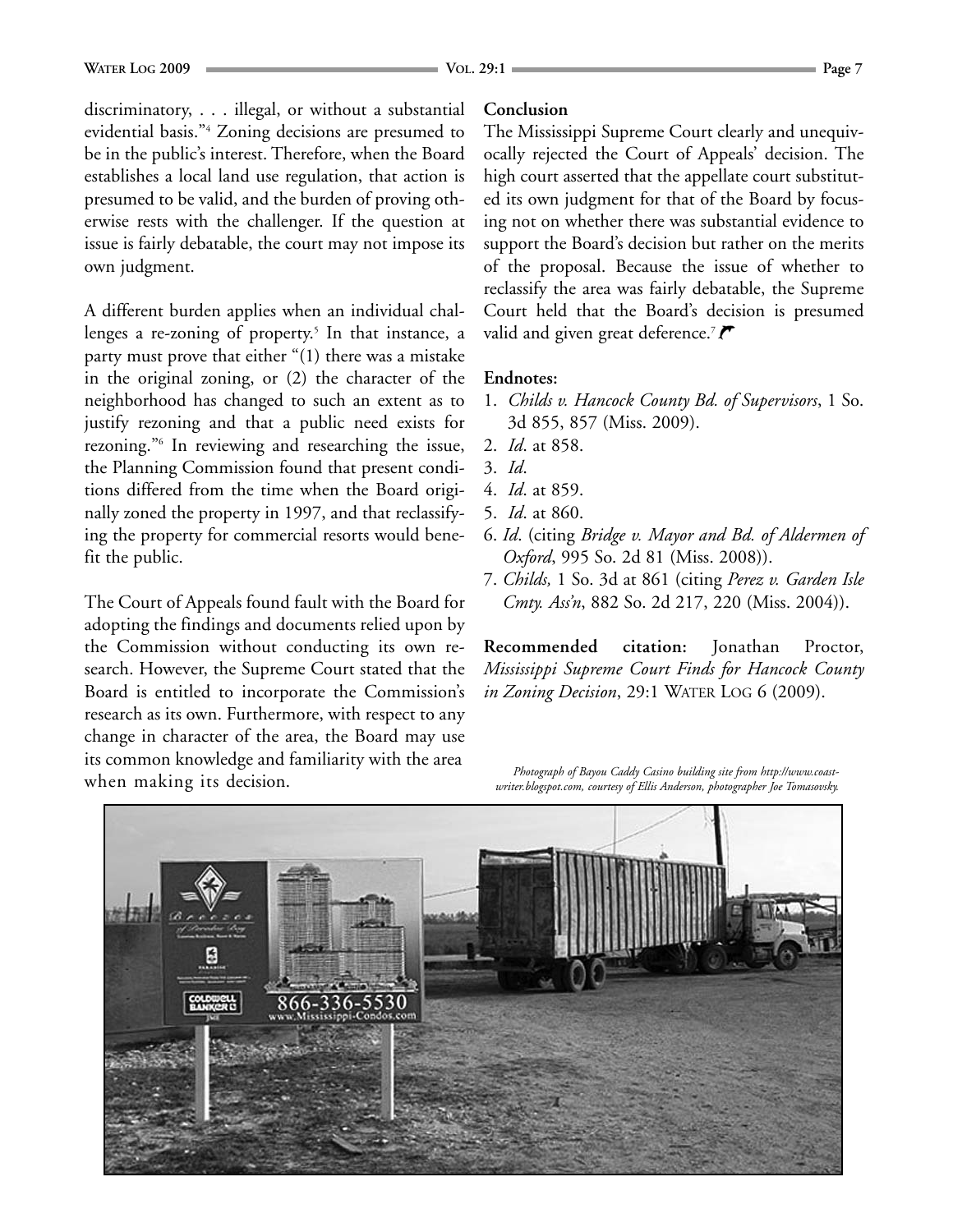# **Florida Court Reverses Dismissal of Takings Claims on Statute of Limitations Grounds**

*Collins v. Monroe County,* 999 So. 2d 709 (Fla. Dist. Ct. App. 3d Dist. 2008)

#### *Moses R. DeWitt, 2010 J.D. Candidate, Florida State University School of Law*

The Third District Court of Appeal of Florida held that a takings claim was not a categorical challenge and, therefore, the statute of limitations did not begin to run until the land use authority made a determination as to what type of use is permitted, if any, on the landowners' properties.

#### **Background**

In 1985, the Florida Legislature enacted a State Comprehensive Plan that Monroe County adopted in 1986. The Comprehensive Plan altered the zoning classification for much of the County, which includes the Florida Keys, from "General Use" to "Conservation-Offshore Island" in an effort to protect areas of sensitive environmental character. In 1996, Monroe County adopted its Year 2010 Comprehensive Plan ("2010 Comprehensive Plan").

Collins and several other plaintiffs (together, "Landowners") owned real property in Monroe County.<sup>1</sup> In 1997, the Landowners filed Beneficial Use Determination (BUD) petitions under the 2010 Comprehensive Plan, which permits property owners whose properties have been deprived of all economic use to secure relief through an efficient, non-judicial proceeding.2 In 2002, the Monroe County Board of County Commissioners reviewed the BUD recommendations of a Special Master, found that each Landowner had been deprived

of "all economic use," and approved the Special Master's recommendations that the County purchase the properties.<sup>3</sup>

In 2004 the Landowners brought suit alleging that their property had been taken without just compensation in violation of the Fifth and Fourteenth Amendments of the United States Constitution, for the County never offered nor paid the Landowners just compensation.

In declaring that the adoption of the 2010 Comprehensive Plan deprived the Landowners of all economic value in their properties, the trial court found that this government action constituted a categorical taking. However, the Florida statute of limitations requires landowners to file inverse condemnation suits within four years of the government action that allegedly caused the taking. Therefore, the trial court agreed with the State's defense that the causes of action were barred because the four-year statute of limitations had elapsed, for the County and the City had adopted the 2010 Comprehensive Plan in 1996.

*Photograph of lagoon in Monroe County, FL courtesy of the National Biological Information Infrastructure, photographer Vicky Quick.*

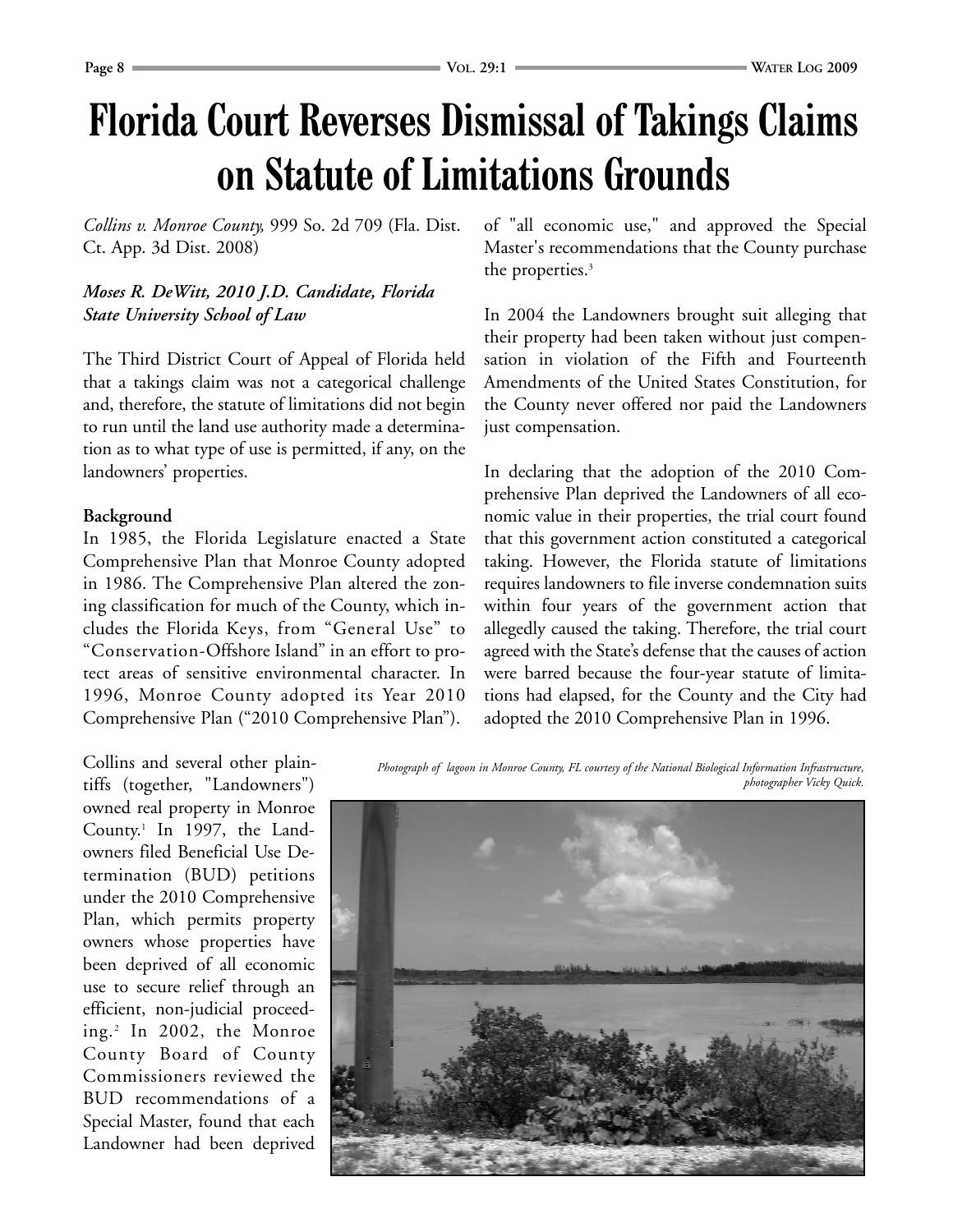#### **WATER** LOG 2009 – **Page 9 VOL. 29:1 COL. 29:1 Page 9 Page 9**

#### **Categorical vs. As-Applied Takings Claims**

The United States Supreme Court established a categorical regulatory takings test in *Lucas v. South Carolina Coastal Council*, declaring that a regulation that deprives a landowner of all economic use of her property constitutes a *per se* taking, unless the regulation simply restates a preexisting limitation on title under state common law*.* <sup>4</sup> However, only in rare circumstances does property possess absolutely no economically beneficial use, and indeed several Justices questioned the valueless finding in *Lucas* itself.<sup>5</sup>

The Florida appellate court here described an asapplied challenge as a claim that raises the question of whether there has been a substantial deprivation of economic use through the application of a regulation that amounts to a taking, in accordance with the applicable balancing test under the U.S. Supreme Court's opinion in *Penn Central Transp. Co v. City of New York*. <sup>6</sup> A *Penn Central* analysis involves assessing the "economic impact of the regulation on the claimant, the extent to which the regulation has interfered with distinct investment-backed expectations, and the character of the government action."7

#### **The Appellate Court's Determination**

The appellate court found that while the adoption of the 2010 Comprehensive Plan in the cases at hand restricted the development of the properties, it did not deprive the landowners of all economically beneficial use. To the contrary, some received post-BUD building permits or sold their properties. Thus, the mere enactment of the plan at issue did not eliminate all economically beneficial use of the property, contrary to the finding of the Special Master.

The Appellate Court ruled that the trial courts erred in determining that the adoption of the 2010 Comprehensive Plan constituted a categorical *Lucas* taking because the property retained economic value. Instead, the court asserted that the landowners' takings claims were "as-applied" challenges to the application of the Monroe County land use regulations to specific properties.<sup>8</sup>

Takings jurisprudence states that a landowner cannot be expected to bring a takings cause of action when she does not know the allowable uses of her property, nor should a governmental land use authority face takings challenges before having an opportunity to make a final determination on the permitted uses, if any, for the property. Thus, an as-applied challenge is not ripe for judicial review until the government has made that final determination.<sup>8</sup> Therefore, the statute

> *. . . a landowner cannot be expected to bring a takings cause of action when she does not know the allowable uses of her property . . .*

of limitations cannot begin to run until the land use authority has notified the landowner of that determination, as well as had an opportunity to determine whether to grant any variances or waivers that are allowed by law. The court declared that the 2002 BUD determination constituted a final decision on the uses of the properties. Thus, the 2004 filing fell well within the four year statute of limitations.

#### **Endnotes:**

- 1. *Collins v. Monroe County,* 999 So. 2d 709 (Fla. Dist. Ct. App. 3d Dist. 2008).
- 2. *Id.* at 711.
- 3. *Id.* at 711-12.
- 4. 505 U.S. 1003, 1017 (1992).
- 5. *See, e.g., id. at 1076* (Souter, J., dissenting) (stating that he would dismiss the writ of certiorari as improvidently granted in light of the "highly questionable" trial court conclusion that Lucas was deprived of his "entire economic interest.").
- 6. 438 U.S. 104 (1978).
- 7. *Id.*
- 8. *Collins*, 999 So. 2 at 715-16.
- 9. *Id.* at 715.

**Recommended citation:** Moses R. DeWitt, *Florida Court Reverses Dismissal of Takings Claims on Statute of Limitations Grounds*, 29:1 WATER LOG 8 (2009).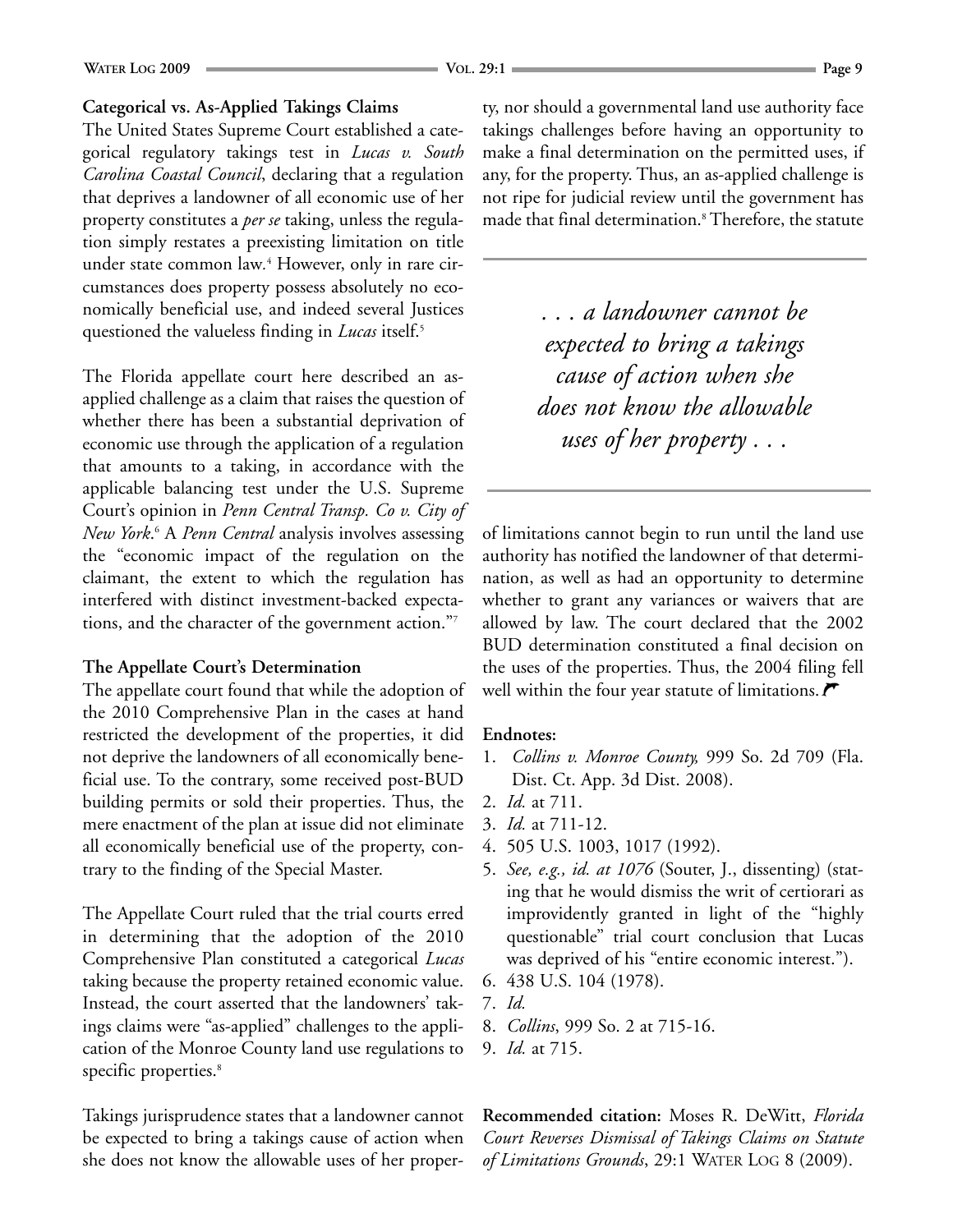### **As MRGO Nears Closure, Takings Suit Proceeds**

*Jonathan Proctor, 2010 J.D. Candidate, University of* that the surrounding areas may be able to support the *Mississippi School of Law*

After a June 5, 2008 Congressional de-authorization, the United States Army Corps of Engineers has begun depositing over 433,000 tons of stone near Bayou La Loutre in an effort to block the Mississippi River-Gulf Outlet and allow natural wetlands to return to the area.<sup>1</sup> Meanwhile, a takings suit on behalf of a large class of private property owners proceeds on the theory that the outlet caused portions of their lands to become submerged.

#### **Background**

The Mississippi River-Gulf Coast Outlet ("MRGO") is a seventy-six mile long, $2$  man-made shipping channel lying between Lake Borgne and marshland, constructed by the United States Army Corps of Engineers ("Army Corps") in 1968.<sup>3</sup> By dredging shallow bays, coastal marshes, and cypress swamps, the Army Corps created this shipping thoroughfare.4 Though the project was intended to shorten the travel time between the Port of New Orleans and the Gulf of Mexico, many blamed the channel for contributing to the flooding of St. Bernard Parish, Louisiana, in the aftermath of Hurricane Katrina.<sup>5</sup> Without the MRGO, some allege that the hurricane would have traveled over the wetlands dredged in constructing the MRGO en route to New Orleans, possibly weakening its overall strength and lessening the sheer volume of water that led to devastating floods.

Even prior to Hurricane Katrina, the channel was the subject of criticism from environmental groups, who contended that it destroyed thousands of acres of wetlands and marshes that served as a vital shore protection buffer during hurricanes and other coastal storms.6 The environmentalists asserted that, in addition to their functioning as protection features for lands upriver from the full force of hurricanes, the wetlands of Louisiana also support a unique and diverse ecosystem. They contended that the MRGO gradually eroded the wetlands' shores, disturbing the natural landscape and decimating many species' habitats. With the MRGO's closing, these groups suggest return of marshes and wetlands.

Due in part to the MRGO's potential negative effects during hurricanes, the Corps hopes to complete the outlet closing in time for the 2009 tropical storm season.7 Though the completed dam may offer some protection from storm surges immediately, shelter from major hurricanes may not be feasible until wetlands are re-established in the area.<sup>8</sup>

*. . . environmental groups . . . contended that [the MRGO] destroyed thousands of acres of wetlands . . . that served as a vital shore protection buffer during hurricanes . . .*

Not all in the region favor closing the MRGO. Local fishermen worry that the longer routes required to reach fishing grounds and additional boat traffic in narrow bayous ultimately will increase their costs and accident rates.<sup>9</sup> Previously reliant on the MRGO for fast and easy access to the Gulf of Mexico, the fishermen are currently seeking adjustments to the Corps' plans, though with construction underway, they may be too late.<sup>10</sup>

#### **MRGO Litigation**

Some residents affected by the MRGO's alleged contributions to the flooding of their homes, including television news anchor Norman Robinson, filed suit in the U.S. District Court for the Eastern District of Louisiana, claiming that the Corps is responsible for the failure of the 17<sup>th</sup> Avenue and London Avenue Canal Levees and acted negligently in constructing and maintaining the MRGO.<sup>11</sup> The court dismissed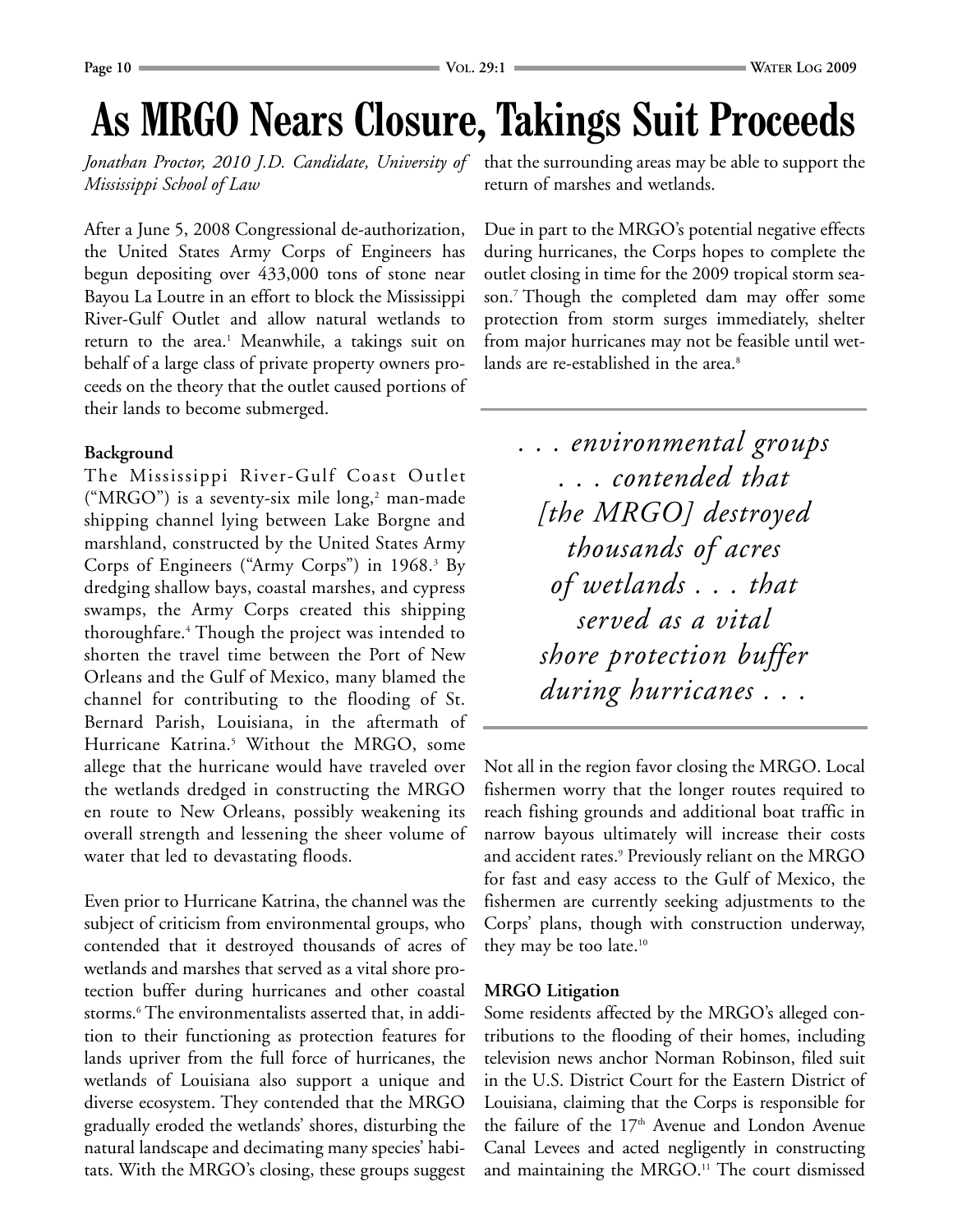the class action suit against the Army Corps that alleged failure of drainage canal levees, in light of the government's immunity from liability for damage caused by its flood-protection projects.12 However, the same court commenced trial on April 20, 2009 for those claims asserting that the Corps ignored environmental and other laws in maintaining the MRGO, a federal navigation, not a flood control, project.

In the only other remaining federal lawsuit against the Army Corps on behalf of Katrina flood victims, the St. Bernard Parish government and residents of St. Bernard Parish and the Lower 9th Ward of the City of New Orleans alleged that the construction and maintenance of the MRGO directly led to the destruction of their homes during Hurricane Katrina. On October 17, 2005 they filed suit seeking compensation under a constitutional takings theory.13

Originally, Plaintiffs argued that, without the MRGO, their properties would not have been subjected to the destruction and devastation of Hurricane Katrina.<sup>14</sup> However, at least according to the federal government, the complaint now seeks to recover damages based only on the alleged exposure of their properties to an increased risk of flooding that is alleged to be attributable to the creation, operation, dredging and maintenance of the MRGO.15 The United States contends that the potential increases in flood exposure are caused not by the MRGO, but by subsidence and sea level rise.

Plaintiffs contend that the dismissal of the class action lawsuit in the Robinson case will have no bearing on these claims. After multiple amendments to the complaint over the past three years, the matter is proceeding in the United States Court of Federal Claims in Washington, DC, a specialized court that hears claims against the United States government based on the "Constitution, federal statutes, executive regulations, or contracts, express or implied-in-fact."16 A hearing on the United States' motion for dismissal is scheduled for May 6, 2009 in New Orleans. In its motion, the United States alleges that the claims are time-barred by the applicable statute of limitations and that plaintiffs seek damages only for future flooding, which are speculative. Stay

*Aerial photograph of New Orleans just below the junction of the MRGO Canal, courtesy of the USGS (1997).*

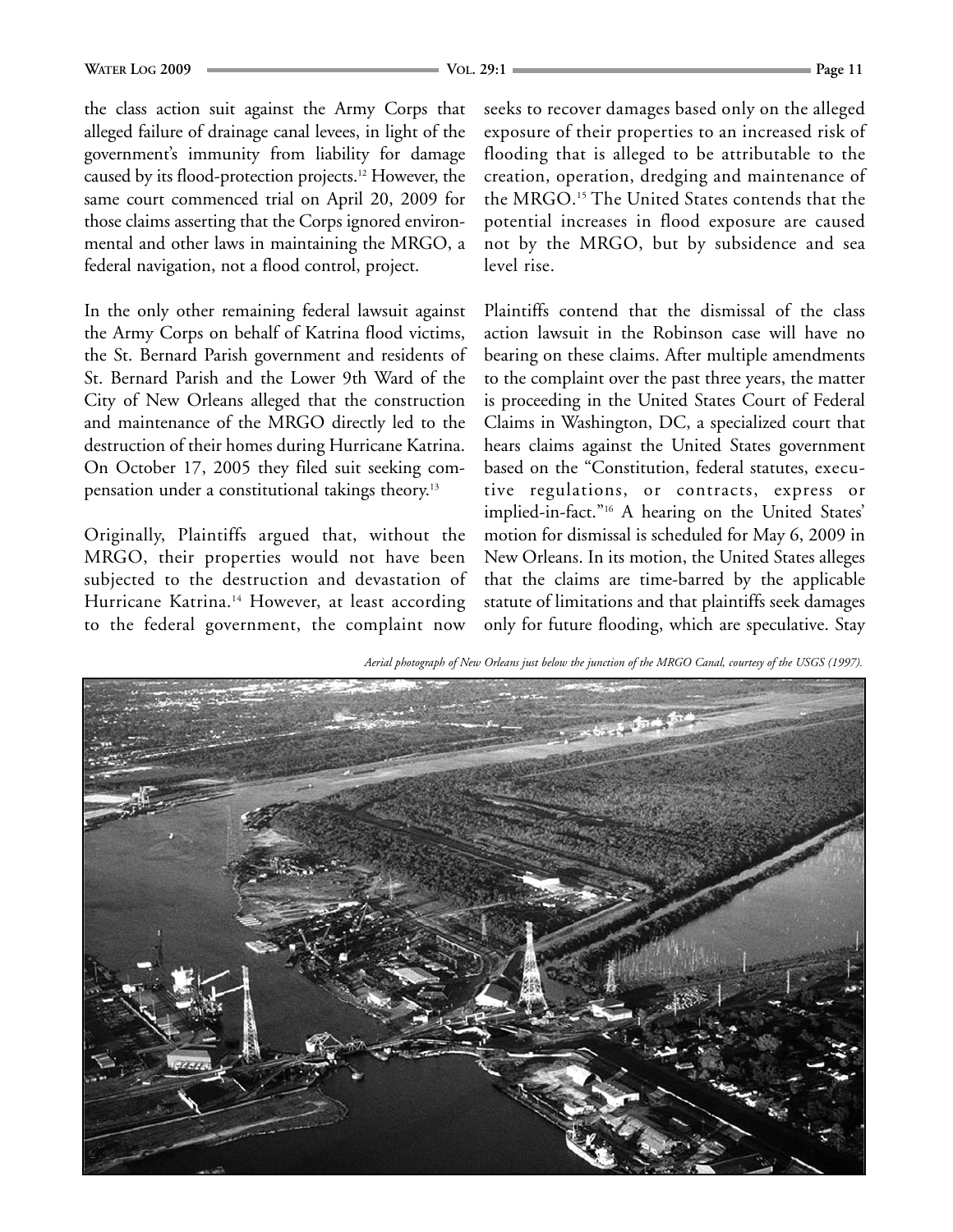tuned to future editions of Water Log for updates on the status of this lawsuit.

#### **Endnotes:**

- 1. US Army Corps of Engineers, *MRGO Closure Structure Progress as of 11 April 2009*, http://mrgo.usace.army.mil/MRGO/Progress/M RGO%20Progress%204-11-09.pdf (last visited April 13, 2009).
- *2. Tommaseo, et al. v. United States*, 80 Fed. Cl 366, 367 (Fed. Cl. 2008).
- 3. *Id*. at 368.
- 4. *Id*.
- 5. Bob Warren, *Goodbye MR-GO: Work begins to close shortcut to Gulf of Mexico*, THE TIMES-PICAYUNE, Jan. 31, 2009, *available at* http://www.nola.com/news/t-p/frontpage/index.ssf?/ base/news-12/123338321850000.xml.&coll=1.
- 6. *Id*.
- 7. Mark Schleifstein, *Plans for Closing MR-GO Advance*, THE TIMES-PICAYUNE, Feb. 11, 2008, http://www.nola.com/news/index.ssf/2008/02/p lans\_for\_closing\_mrgo\_advance.html (last visited April 13, 2009).
- 8. Maya Rodriguez, *Emotions Run High as St. Bernard Residents Mark Close of MR-GO*, WWLTV, March 28, 2009, http://www.wwltv. com/topstories/stories/wwl032809mlmrgo.7e68 3cd7.html (last visited on April 13, 2009).
- 9. Rob Masson, *MRGO Closing Affects Fishing Industry*, FOX 8 WVUE New Orleans, April 10, 2009, http://www.fox8live.com/news/local/story/ MRGO-closing-affects-fishing-industry/

#### *Takings, from page 3*

future editions of Water Log for updates on the Florida high court's review.  $\blacktriangledown$ 

#### **Endnotes:**

- 1. *See* St. Johns River Water Mgmt. Dist. v. Koontz, 2009 Fla. App. LEXIS 2267 (Fla. Dist. Ct. App. 5th Dist. Mar. 20, 2009) (granting Motion of Certification to Florida Supreme Court).
- 2. *See* St. Johns River Water Mgmt. Dist. v. Koontz, 2009 Fla. App. LEXIS 91, \*5 (Fla. Dist. Ct. App. 5th Dist. Jan. 9, 2009).
- 3. *Id.* at \*2.
- 4. *Id. at \*5.*

v1lSlQV7XEGoYRp-oB9BSg.cspx (last visited April 12, 2009).

- 10. *Id*.
- 11. *Robinson v. United States*, Civil Action No. 06- 2268, United States District Court, Eastern District of Louisiana.
- 12. *See* Susan Finch, *St. Bernard wetlands changed dramatically after MRGO was built, geologist testifies*, THE TIMES-PICAYUNE, April 20, 2009, *available at* http://www.nola.com/news/index.ssf/ 2009/04/st\_bernard\_wetlands\_changed\_dr.html.
- 13. *Tommaseo*, 80 Fed. Cl. 366.
- 14. Defendant's Motion for Summary Judgment and Incorporated Memorandum of Law in support thereof, filed Nov. 7, 2008 (on file with Editor).
- 15. *Tommaseo, et al.*, 80 Fed. Cl. at 367.
- 16. U.S. Court of Federal Claims, *About the Court*, http://www.uscfc.uscourts.gov/about-court (last visited April 19, 2009).

**Recommended citation:** Jonathan Proctor, *As MRGO Nears Closure, Takings Suit Proceeds*, 29:1 WATER LOG 10 (2009).

*Photograph of the MRGO at Bayou Beinvenue courtesy of the U.S. Army Corps of Engineers, Photographer Michael Maples.*



- 5. 483 U.S. 825 (1987).
- 6. 512 U.S. 374 (1994).
- 7. *St. Johns*, 2009 Fla. App. LEXIS 91 at \*6.
- 8. 529 U.S. 1045 (2000) (J. Scalia, dissenting denial of certiorari).
- 9. *St. Johns*, 2009 Fla. App. LEXIS 91 at \*9, n. 3.
- 10. 544 U.S. 528 (2005).
- 11. 438 U.S. 104 (1978).

**Recommended citation:** Moses R. DeWitt and Timothy M. Mulvaney, *Florida Municipality Subject to Takings Claim for Permit Denial after Applicant Refuses Conditions*, 29:1 WATER LOG 2 (2009).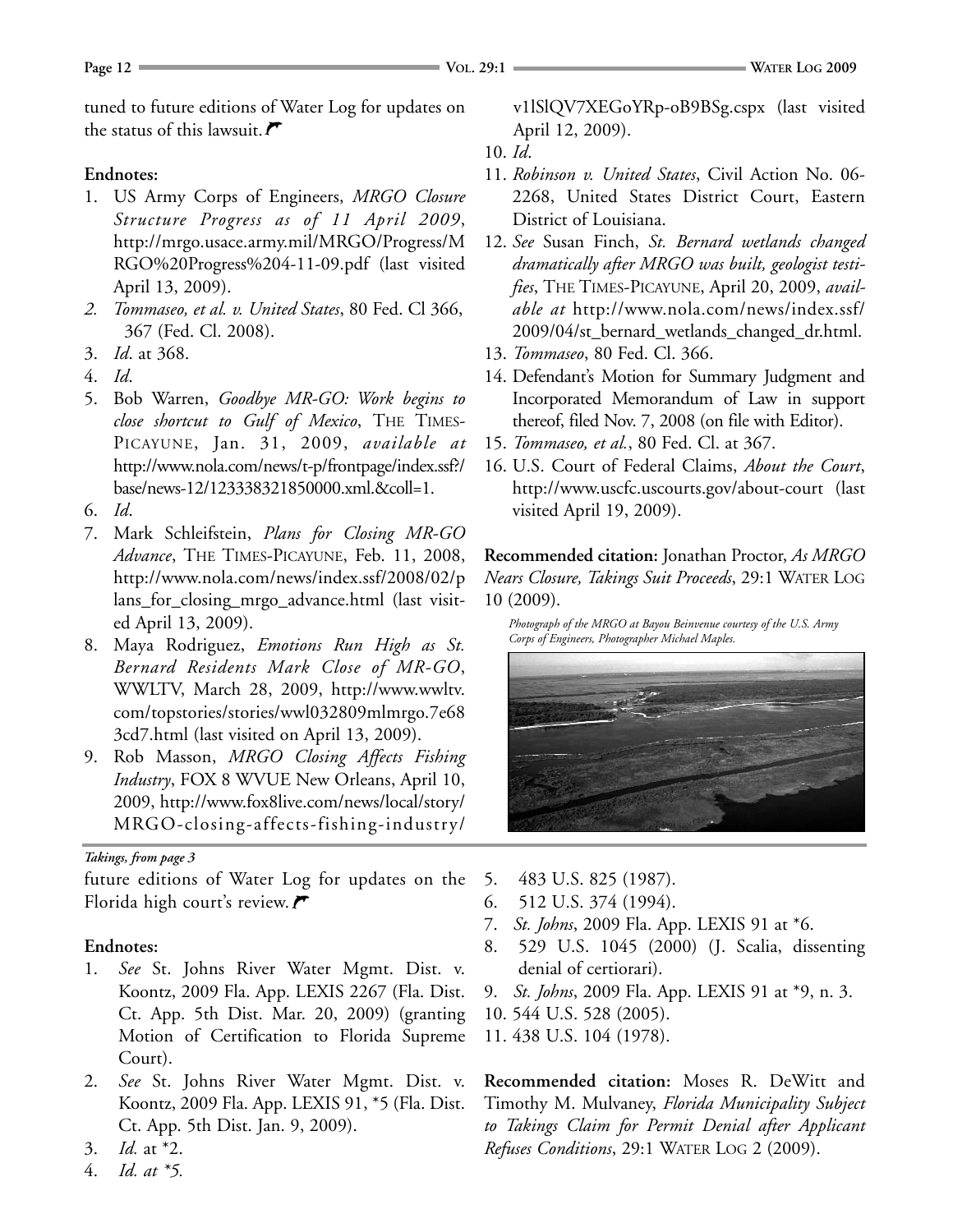*Busse v. Lee County*, 2009 U.S. App. LEXIS 5055 (11th Cir. Fla. Mar. 5, 2009).

#### *Timothy M. Mulvaney, J.D.*

The United States Court of Appeals for the Eleventh Circuit affirmed the district court's dismissal of Plaintiff's claim that Lee County, Florida had taken his coastal property without just compensation, as the claimant failed to seek compensation in state court prior to filing the inverse condemnation claim in federal court.

*. . . a claimant must pursue . . . takings claims in state court prior to . . . federal court, even if the state remedy became available after the . . . [alleged] taking.*

#### **Background**

In 1969, the Board of Commissioners of Lee County, Florida ("Board") adopted a resolution claiming certain lands in the Cayo Costa subdivision as public lands ("the Resolution").<sup>1</sup> In the Resolution, which referenced the Cayo Costa subdivision map, the Board laid claim to all non-designated parcels on the map, as well as to any accretions to those parcels.<sup>2</sup> The Plaintiff, Jorg Busse, alleged that he owns one of the parcels, with all accretions thereto, to which the Board laid claim.<sup>3</sup>

Busse filed suit in federal district court challenging the Resolution as violative of his private property rights under a variety of both federal and state laws. The United States District Court for the Middle District of Florida, on the government's motion, found that Busse had stated a valid takings claim but dismissed it in light of the fact that he had failed to exhaust all available state remedies. Lacking subject matter jurisdiction over Busse's federal takings claim and declaring that he had stated no other valid federal claims under the equal protection or due process clauses, the court also declined to exact supplemental jurisdiction over the state claims.<sup>4</sup>

#### **Appellate Court Affirms District Court's Dismissal for Lack of Subject Matter Jurisdiction**

The Court of Appeals for the Eleventh Circuit explained that a claimant can only recover on a takings theory if she can prove she did not receive just compensation for the taking of her property.5 Therefore, a takings claim is ripe for federal review only upon demonstration that the claimant unsuccessfully sought compensation through all available state procedures.<sup>6</sup> Though Florida law has permitted inverse condemnation suits since at least 1990, Busse asserted that those procedures were not available when the Board adopted the Resolution in 1969. However, the appellate court cited circuit precedent in holding that a claimant must pursue such takings claims in state court prior to filing in federal court, even if the state remedy only became available after the date of the government action that allegedly constitutes the taking.<sup>7</sup>

The court also upheld the district court's dismissal of Busse's other federal allegations for failure to state a claim. The court asserted that Busse's procedural due process claim is invalid because (1) he possessed a state remedy in inverse condemnation to counter any alleged procedural violations in the Board's adoption of the Resolution and made no claim that that remedy was insufficient,<sup>8</sup> and (2) even if the state takings remedy was insufficient, the Board's act was "legislative in nature" in that it affected a large swath of persons rather than specifically targeting Busse or his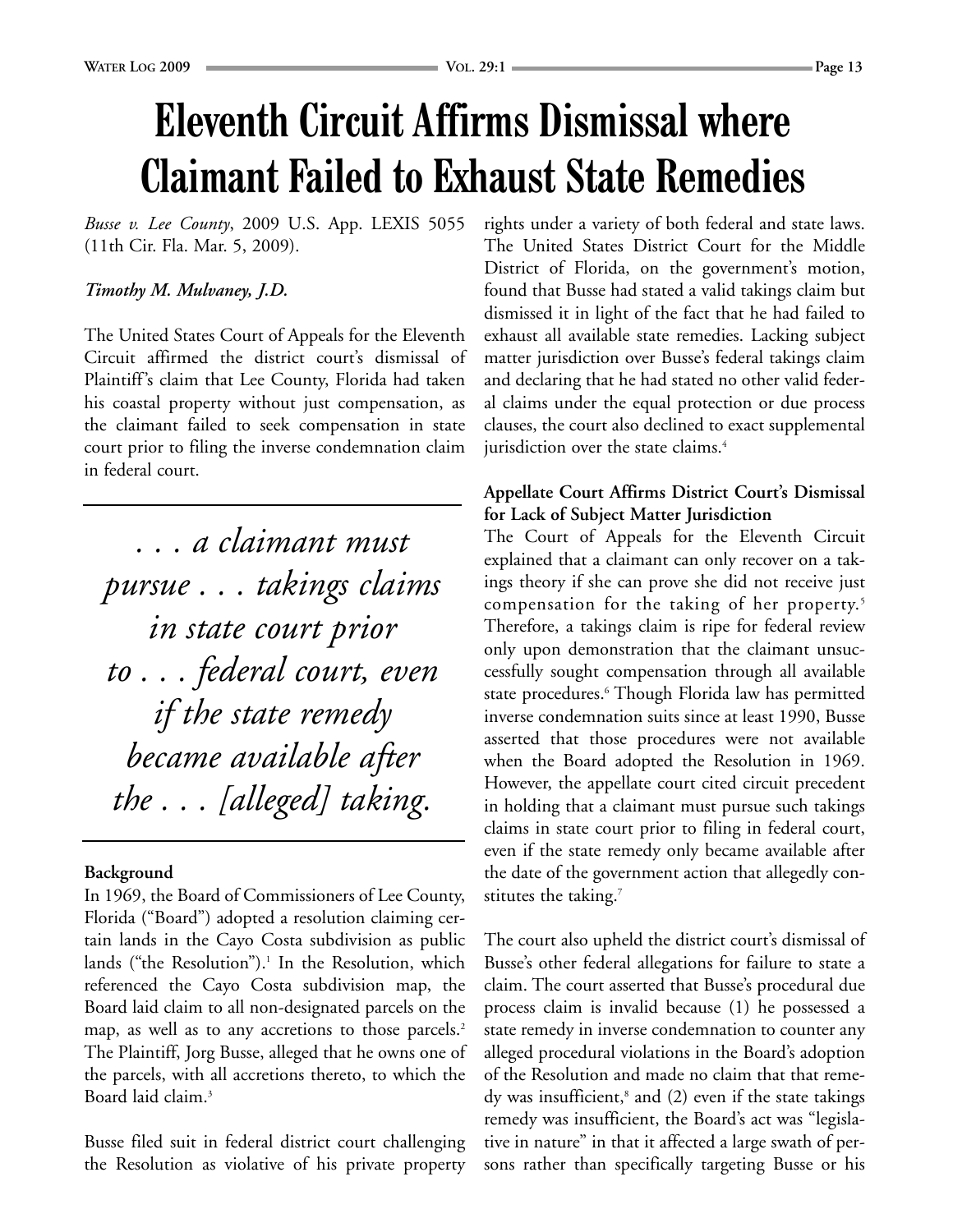immediate neighbors, wherefore a procedural due process claim is unavailable.<sup>9</sup>

The appellate court also dismissed Busse's substantive due process claim as plead, for private property rights are not a "fundamental right" created by the federal Constitution but rather are defined by state law.10 The court did not interpret Busse's pleading to challenge the validity of the Board's adoption of the Resolution as arbitrary and capricious government action under the substantive due process clause, so the court did not address whether Plaintiff had a valid claim under such a theory.<sup>11</sup>

Further, the Eleventh Circuit upheld the dismissal of Busse's equal protection claim, for Busse had only plead that the Board had treated privately-owned and publicly-owned property differently in its exercise of the taking power, and not that he had been treated differently than similarly-situated private landowners. Since publicly-owned lands are not subject to the power of eminent domain but privatelyowned lands are, the court ruled that Busse, as a private property owner, could not be similarly situated to a public landowner, whereby his equal protection claim was invalid.<sup>12</sup>

Finally, the Court of Appeals held that the district court was within its discretion in refusing to exercise supplemental jurisdiction over all of Busse's pending state claims where it has dismissed all claims over which it has original jurisdiction.<sup>13</sup>

#### **Endnotes:**

- 1. *See* Busse v. Lee County, 2009 U.S. App. LEXIS 5055, \*2 (11th Cir. Fla. Mar. 5, 2009).
- 2. *Id.*
- 3. *Id.* at \*2-3.
- 4. *Id.* at \*5.
- 5. *Id.* (citing Eide v. Sarasota County, 908 F.2d 716, 720 (11th Cir. 1990)).
- 6. *See Busse*, 2009 U.S. App. LEXIS 5055 at \*8.
- 7. *Id.* at \*8 (citing Reahard v. Lee County, 30 F.3d 1412, 1417 (11th Cir. 1994)).
- 8. *See Busse*, 2009 U.S. App. LEXIS 5055 at \*9.
- 9. *Id.* (citing 75 Acres, LLC v. Miami-Dade County, Fla., 338 F.3d 1288, 1294 (11th Cir. 2003)).
- 10. *See Busse*, 2009 U.S. App. LEXIS 5055 at \*11.
- 11. *Id.* at \*12-13, n.4.
- 12. *Id.* at \*11.
- 13. *Id.* at \*13-14.

**Recommended citation:** Timothy M. Mulvaney, *Eleventh Circuit Affirms Dismissal where Claimant Failed to Exhaust State Remedies*, 29:1 WATER LOG 13 (2009).



*Photograph of Florida coastal wetlands courtesy of NOAA.*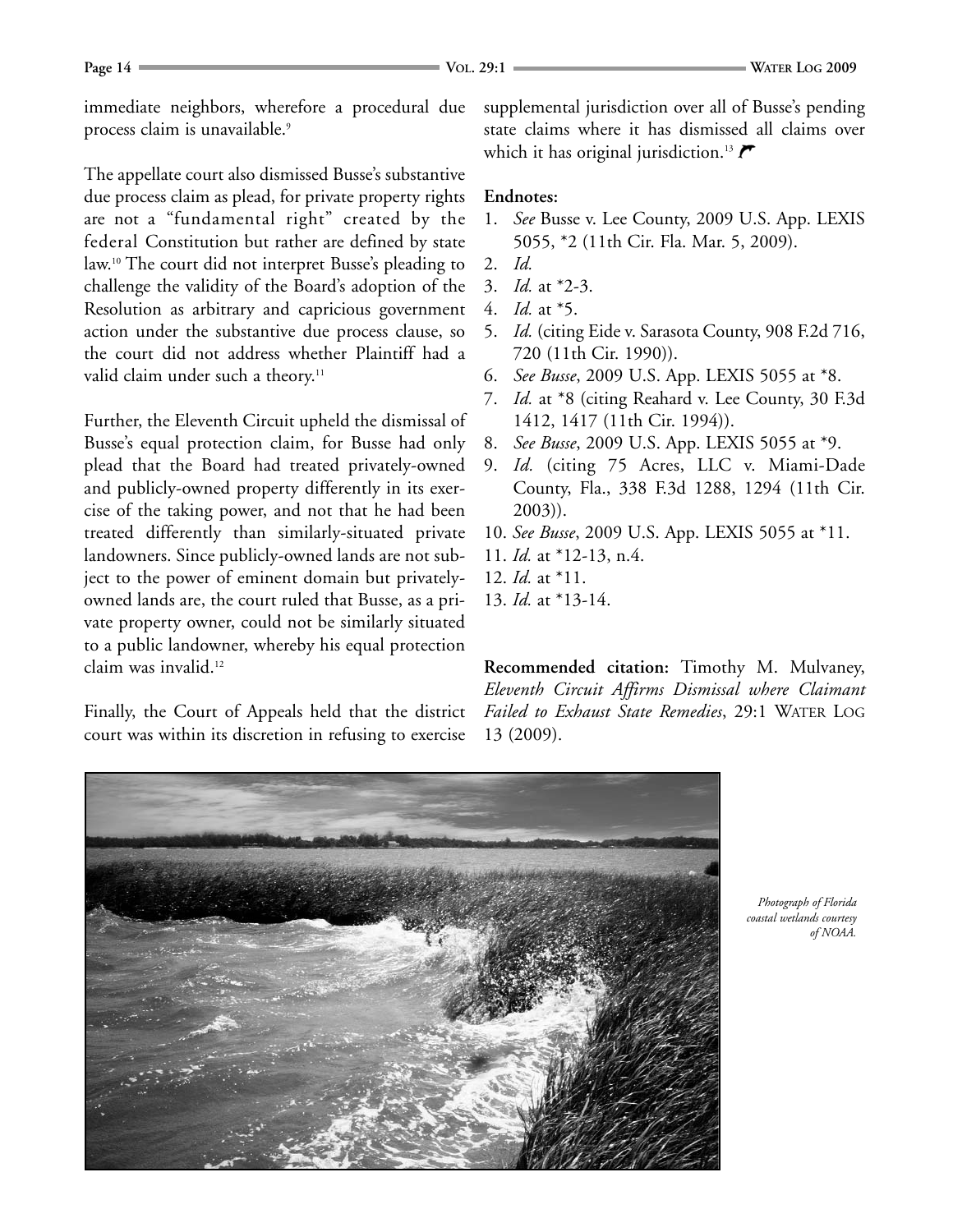# *Interesting Items*

### *Around the Gulf…*

#### **Economic Crisis Impacts Proposal to Preserve Florida's Everglades**

In early April, Florida Governor Charlie Crist announced that a prior proposal to purchase 180,000 acres from the United States Sugar Corporation for \$1.75 billion in an effort to preserve the Everglades has been reduce to 72,500 acres in light of economic constraints. The revision, which would cost the state \$530 million via a bond issue, is subject to the approval of the South Florida Water Management District and the cor-

> porate board of United States Sugar. Many predicted that the original plan would renew the flow of water between Lake Okeechobee and the Everglades, though the water supply and environmental benefits of the reduced proposal have drawn only tacit praise. According to the proposal, United States Sugar would continue to farm 40,500 acres for at least seven years at a lease rate of \$150/acre per year. The remaining 32,000 would be available to the state for water treatment and storage. The State would retain a ten-year option to match any purchase offer for United States Sugar's additional 107,500 acres.

#### **Louisiana Seeks to Funnel Sediment from Mississippi River to Restore Coastal Wetlands**

Louisiana has lost approximately 2,000 square miles of coastal wetlands in the past 80 years. On April  $13<sup>th</sup>$ , Louisiana Governor Bobby Jindal announced a plan to counter wetlands loss associated with coastal storms, sea level rise, saltwater intrusion, and the blockage of some flowing sediment by the levee system on the Mississippi

River. Jindal favors replacing the Army Corps of Engineers' annual navigation facilitation practice of dredging a sizable portion of that blocked sediment and discharging it into the Gulf with an innovative \$28 million project. In a pilot venture known as the Mississippi River Sediment Delivery System at Bayou Dupont, which is scheduled for completion this summer, the state will transport mud dredged from the bed of the Mississippi River via pipeline into diked coastal areas in the Upper Barataria Basin in Plaquemines and Jefferson Parishes to restore eroding coastal wetlands and marshes. The environmental impacts of this proposal have not yet been fully reported to date.

#### *Photograph of pipeline depositing sediment courtesy of the Coastal Protection and Restoration Authority of Louisiana.*

#### **NOAA Announces Upcoming Evaluation of Mississippi's Coastal Management Program**

The National Oceanic and Atmospheric Administration's Office of Ocean and Coastal Resource Management announced its intent to evaluate the performance of the Mississippi Coastal Management Program, in accord with the Coastal Zone Management Act of 1972, which requires the continuing review of state coastal program implementation. The evaluation will inquire as to the extent to which Mississippi has met national objectives, adhered to its Coastal Management Program approved by the Secretary of Commerce, and adhered to the financial assistance funding under the Act. Evaluations ordinarily include site visits, consideration of public comments, and consultations with federal, state, and local agencies. NOAA conducted a site visit the week of March 16-20, which included a public meeting on March 16 at the Department of Marine Resources in Biloxi, MS. Stay tuned to Water Log for any important findings resulting from the evaluation process.  $\blacktriangleright$ 



*Water flow graphic courtesy of NASA.*